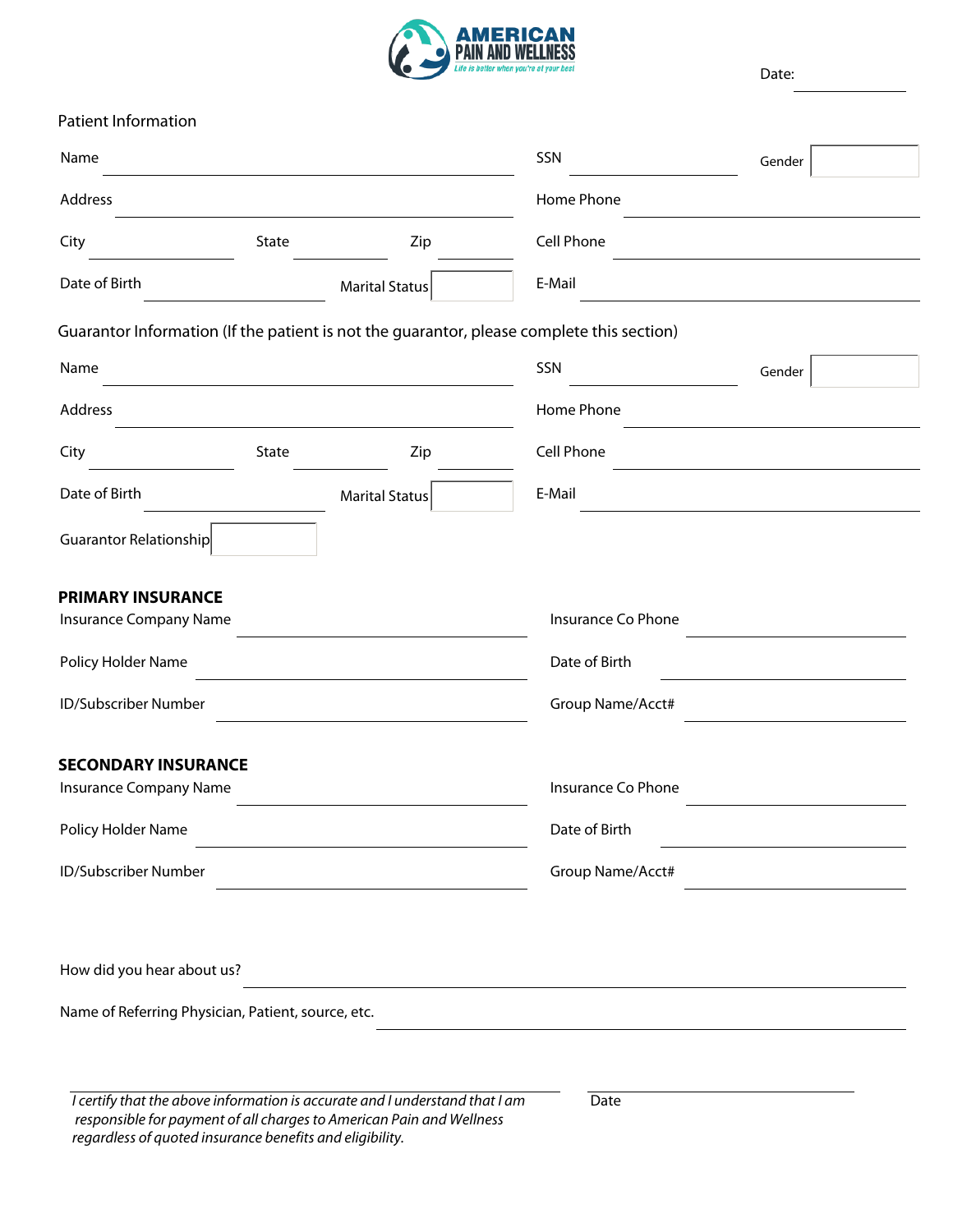### American Pain and Wellness

| Date:                   | Name:                                                                                                                              | Patient Pain Profile |                         | DOB:                              | Age:                           |
|-------------------------|------------------------------------------------------------------------------------------------------------------------------------|----------------------|-------------------------|-----------------------------------|--------------------------------|
| Primary MD:             |                                                                                                                                    |                      | Referring MD:           |                                   |                                |
|                         | Please mark the MAJOR areas of Pain you are experiencing.                                                                          |                      |                         |                                   |                                |
| $A = ACHE$              | P= PINS & NEEDLES                                                                                                                  | <b>B= BURNING</b>    | S= STABBING             | N= NUMBNESS O= OTHER              |                                |
|                         | R<br>Thinking back over the last 30 days, rate your pain at its lowest, highest and most consistent by circling the numbers below. |                      |                         | ${\sf R}$                         |                                |
|                         | (You may do this when you print your forms or come in for your appointment)                                                        |                      |                         |                                   |                                |
|                         |                                                                                                                                    |                      |                         |                                   |                                |
| Height                  | Weight                                                                                                                             |                      |                         | What is the date your pain began? |                                |
|                         | How did the pain begin? Work Accident $\Box$                                                                                       | Following Surgery    | Incident at home $\Box$ |                                   | No Specific Event <sub>[</sub> |
|                         | Motor Vehicle Accident                                                                                                             | Following Illness [  |                         |                                   |                                |
| Onset of Pain: Sudden ⊺ | Gradual                                                                                                                            | Is the pain constant |                         | Intermittent?                     |                                |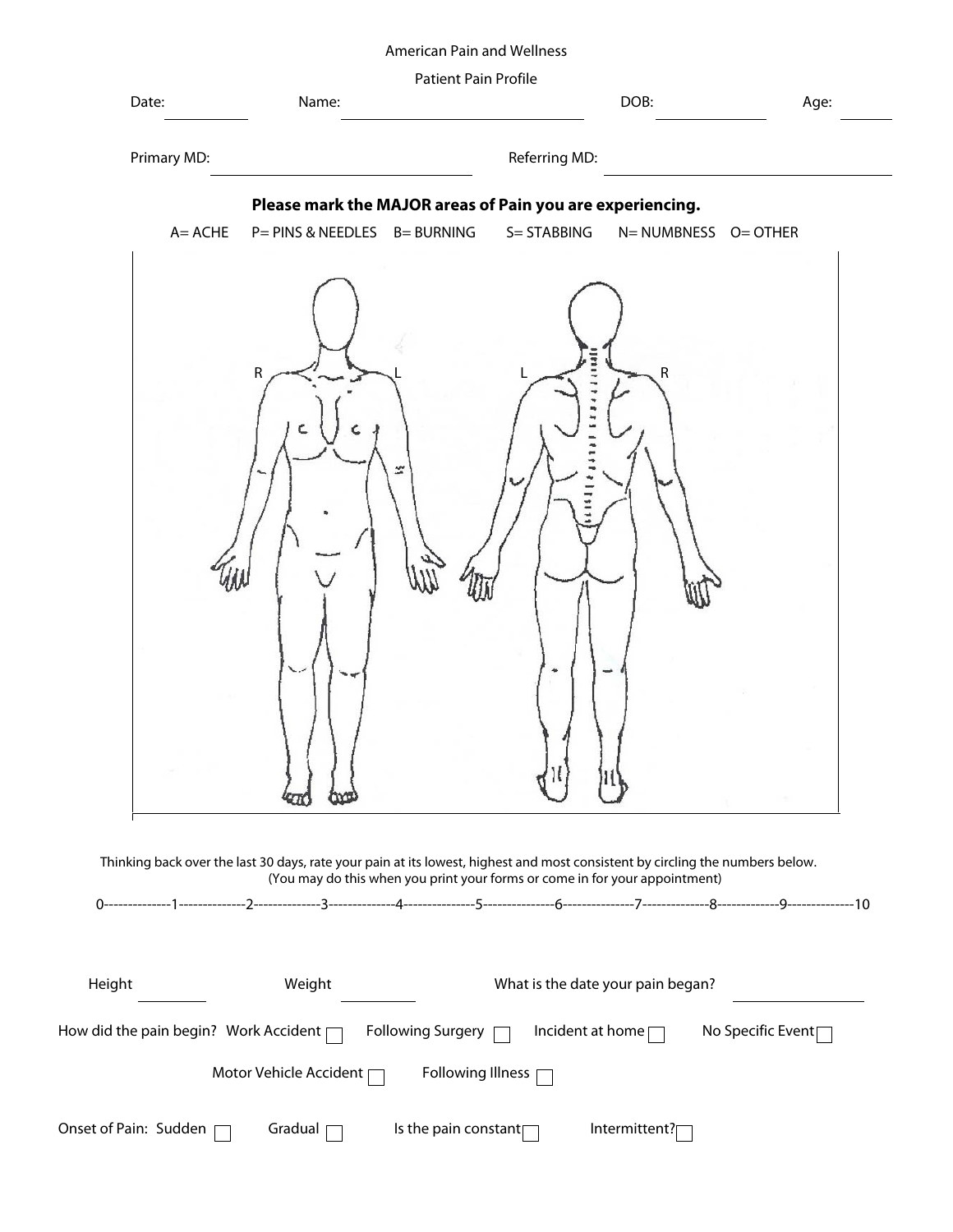#### **Describe the injury. Specify the position of your body at the time of injury. (Twisting, turning, leaning, reaching)**

| Do you have any of the following? Please check all that apply on a REGUALR basis.                           |                   |
|-------------------------------------------------------------------------------------------------------------|-------------------|
| Loss of Bowel<br>Loss of Bladder<br>Leg Weakness<br>Fevers/Chills                                           |                   |
| My pain is increased by only: Check ONLY the descriptors which usually worsen your pain.                    |                   |
| Standing<br>Bending Backwards<br><b>Bending Forwards</b><br>Walking Up Steps<br>Sitting                     |                   |
| Walking Down Steps [<br>Coughing<br>Sneezing<br>Straining<br>Stress                                         |                   |
| Other<br><b>Weather Changes</b><br>Sexual Activity<br>Sleeping on Stomach [                                 |                   |
| My pain is improved by: ONLY check the descriptors which usually relieve your pain.                         |                   |
| Sitting<br>Relaxing<br>Leaning Forward<br>Lying on back<br>Hot packs                                        | <b>Cold Packs</b> |
| <b>Medications</b><br><b>Fetal Position</b><br>Sleeping<br>Lying on Side $\lceil$<br>Other:                 |                   |
| Have you had any diagnostic studies for your pain: X-Ray, CT/MRI, EMG, Discogram? Where (name of facility)? |                   |

**Please note if you have had any of the additional treatments listed below?**

**Please note if you have had any of the spinal injections below**

| additional treatments listed below? |              | Injection               | Location on the body | Date | Physician | Did it help? |
|-------------------------------------|--------------|-------------------------|----------------------|------|-----------|--------------|
| <b>TREATMENT</b>                    | Did it work? | Epidural                |                      |      |           |              |
| Physical Therapy                    |              | Caudal                  |                      |      |           |              |
| <b>Ultrasound</b>                   |              |                         |                      |      |           |              |
| <b>TENS</b>                         |              | Facet                   |                      |      |           |              |
| Hydro Therapy                       |              | Medical Branch<br>Block |                      |      |           |              |
| Traction                            |              | <b>Trigger Point</b>    |                      |      |           |              |
| Chiropractic                        |              |                         |                      |      |           |              |
| Acupuncture                         |              | Sympathetic Block       |                      |      |           |              |

# Please list any **SPINE surgeries** you have had?

| <b>Spinal Level</b> | Type: Fusion, Disectomy, Laminectomy, etc,. | <b>Date</b> | Surgeon |
|---------------------|---------------------------------------------|-------------|---------|
|                     |                                             |             |         |
|                     |                                             |             |         |
|                     |                                             |             |         |
|                     |                                             |             |         |

### **Please list all past Surgeries & Dates:**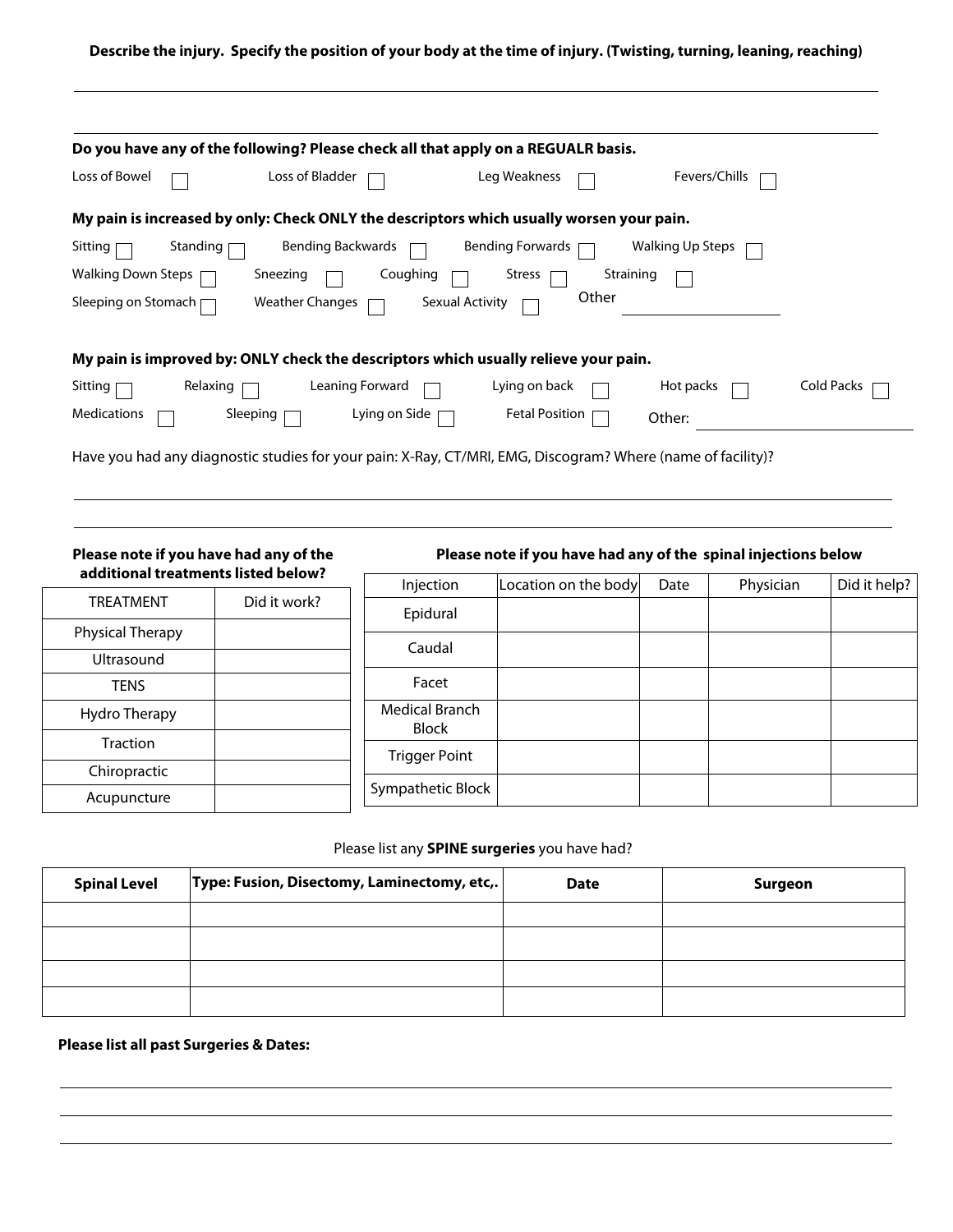## **Past Medical History**

| Do you have any of the medical following conditions?                                              |                                                                                                                                                             |                        |                            |                          |                        |                     |        |                       |
|---------------------------------------------------------------------------------------------------|-------------------------------------------------------------------------------------------------------------------------------------------------------------|------------------------|----------------------------|--------------------------|------------------------|---------------------|--------|-----------------------|
| <b>Cardiac:</b> Arrhythmia                                                                        | <b>Heart Attack</b>                                                                                                                                         |                        | <b>Blocked Arteries</b>    |                          |                        | High Blood Pressure |        | High Cholesterol      |
| Other:                                                                                            |                                                                                                                                                             |                        |                            |                          |                        |                     |        |                       |
| Pulmonary: Asthma                                                                                 | Emphysema                                                                                                                                                   |                        |                            | <b>Bronchitis</b>        |                        | Sleep Apnea         |        | Smoker                |
| Other:                                                                                            |                                                                                                                                                             |                        |                            |                          |                        |                     |        |                       |
| <b>GI: Ulcers</b><br>Reflux<br>Inflammatory Bowel                                                 |                                                                                                                                                             | Diverticulitis         | Crohn's/Ulcerative Colitis | <b>Gall Stones</b>       |                        | Liver Disease       |        | Irritable Bowel       |
| Other:                                                                                            |                                                                                                                                                             |                        |                            |                          |                        |                     |        |                       |
| <b>GU:</b> Kidney Disease<br>Other:                                                               | Kidney Stones                                                                                                                                               |                        | Endometriosis              |                          | Fibroids               |                     |        | Prostate Problems     |
| <b>Endocrine:</b><br>Diabetes<br>Other:                                                           |                                                                                                                                                             | <b>Thyroid Disease</b> |                            |                          | <b>Adrenal Disease</b> |                     |        |                       |
| <b>Rheumatological:</b><br>Other:                                                                 | <b>Ankylosing Spondylitis</b><br><b>Rheumatoid Arthritis</b><br>Osteoarthritis<br>Polymyalgia Rheumatica<br>Fibromyalgia<br>Systemic Lupus<br>Erthromitosis |                        |                            |                          |                        |                     |        |                       |
| Hematological:<br>Anemia<br>Other:                                                                |                                                                                                                                                             | Low Platelets          |                            | <b>Bleeding Disorder</b> |                        |                     |        |                       |
| <b>Neurological: Seizures</b><br>Other:                                                           | Multiple Sclerosis                                                                                                                                          |                        |                            | Parkinson's              | Tremors                |                     | Stroke | Neuropathy            |
| <b>Excessive Alcohol Use</b><br>Substance Abuse<br>Psychological: Anxiety<br>Depression<br>Other: |                                                                                                                                                             |                        |                            |                          |                        |                     |        |                       |
| What medications have you taken<br>for pain in the past?                                          |                                                                                                                                                             |                        | Dosage                     | How many times a<br>day? |                        | Did it help?        |        | List any side effects |
|                                                                                                   |                                                                                                                                                             |                        |                            |                          |                        |                     |        |                       |
|                                                                                                   |                                                                                                                                                             |                        |                            |                          |                        |                     |        |                       |
|                                                                                                   |                                                                                                                                                             |                        |                            |                          |                        |                     |        |                       |
| List all current medications                                                                      |                                                                                                                                                             |                        |                            |                          |                        |                     |        |                       |
|                                                                                                   | Dosage                                                                                                                                                      |                        |                            | How many times a day?    |                        | Does it help?       |        | List any side effects |
|                                                                                                   |                                                                                                                                                             |                        |                            |                          |                        |                     |        |                       |